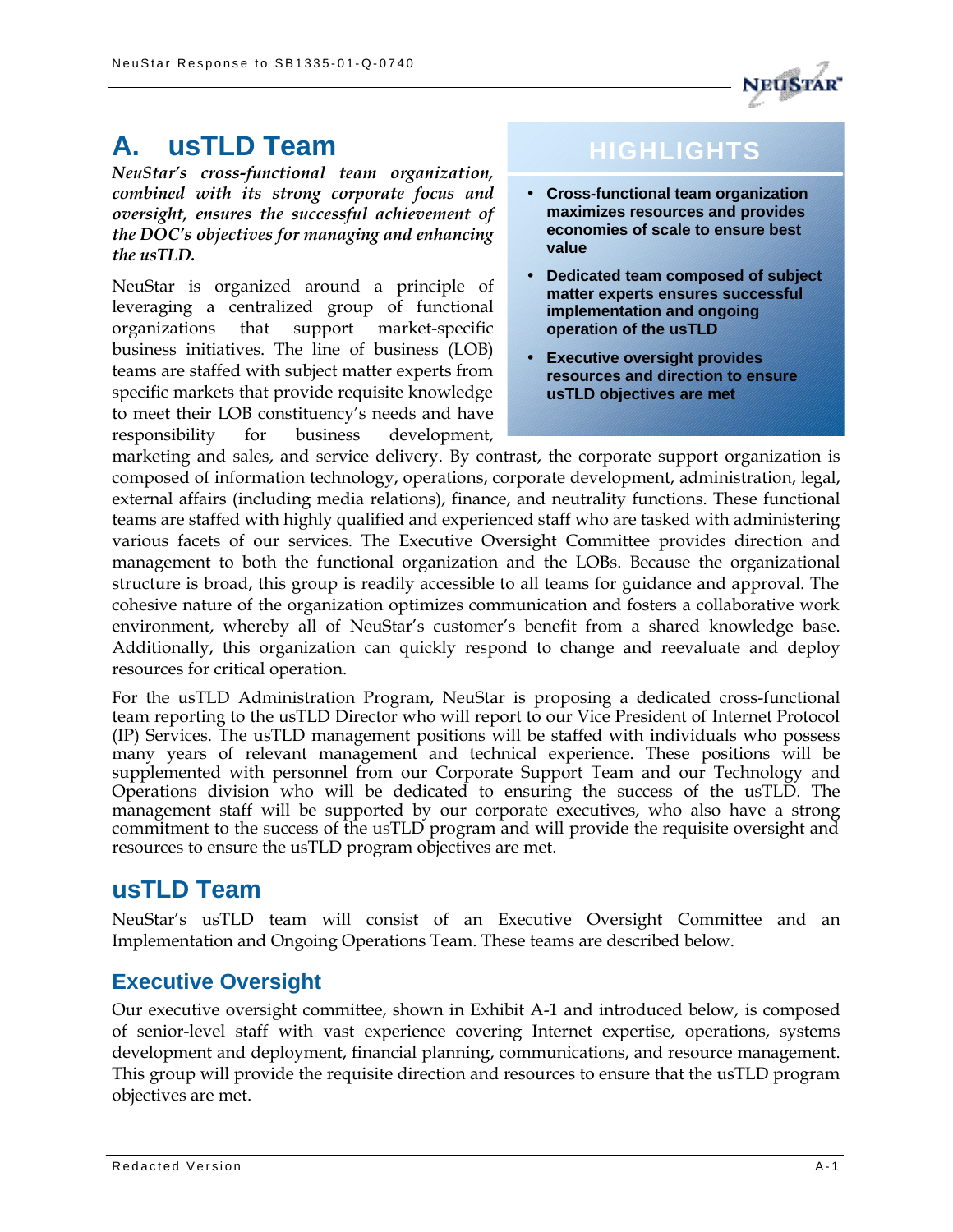#### **Jeffrey Ganek, President and Chief Executive Officer**

Jeffrey Ganek is responsible for overall management of NeuStar, Inc. Jeff has nearly 25 years of experience in the telecommunications industry. Before heading the Communication Industry Services division within Lockheed Martin IMS, Jeff served as Vice President of Asian Operations for Global TeleSystems Group, where he developed and managed competitive telecommunications services companies in fast-growing Asian markets. He was also Vice President of Marketing at GTE Spacenet, Director of Global Communications Services at MCI, and Division Manager of Corporate Development at AT&T. He holds bachelor's and master's degrees from Carnegie Mellon University in Pittsburgh.

#### **Matthew D. Wald, Vice President, IP Services**

Matthew D. Wald is responsible for the commercial development and management of NeuStar's emerging IP



Exhibit A-1. NeuStar's Executive Oversight Committee will ensure the requisite resources are provided for successful service delivery.

business. He has more than 12 years of experience in the telecommunications industry, including identifying, developing, and operationalizing new business opportunities in advanced intelligent networking, IP, and Web hosting. He has held positions with LCI/Qwest Communications and Global TeleSystems Group. Most recently, as the leader of the Global Alliance and Partnership Group at GTS, he oversaw the development of several key Web hosting, Voice over IP (VoIP), and content delivery partnerships that formed the cornerstone of the GTS IP business strategy.

#### **Mark D. Foster, Chief Technology Officer**

Mark Foster is responsible for strategic technology initiatives, standards, and program management, and the design, development, and operation of NeuStar's complex network and systems infrastructure. A widely recognized subject matter expert, Mr. Foster pioneered number portability in the industry in 1994–1995 and subsequently led the development of NeuStar's Number Portability Administration Center in 1996. He has more than 20 years of entrepreneurial experience in developing innovative solutions to industry problems with inventions such as a voice-controlled intelligent network service node platform, a new computer language for developing telephone switching systems software, and the first SS7-to-IP signaling gateway (1990).

#### **Joseph F. Franlin, Senior Vice President of Operations**

Joseph Franlin is responsible for NeuStar operations and customer satisfaction for clearinghouse and numbering products and services. Joseph's organization managed the

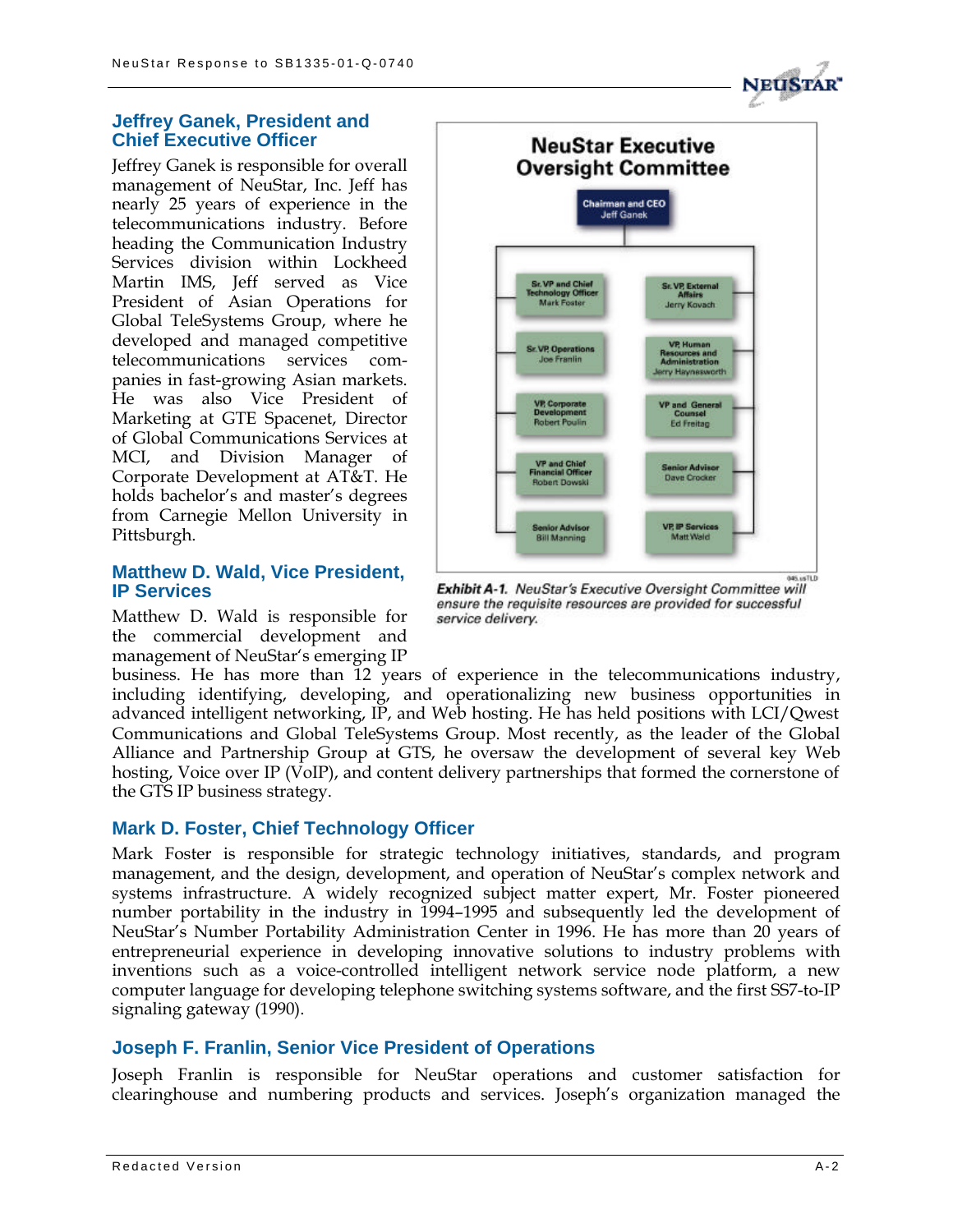

successful introduction of Local Number Portability in the United States and Canada and assumed the role of North American Numbering Plan Administrator in the United States, Canada, and many of the Caribbean Islands. Joseph has more than 30 years of experience in telecommunications and systems engineering, most notably with NYNEX, AT&T, and Lockheed Martin.

#### **Robert Dowski, Chief Financial Officer**

Robert Dowski joined NeuStar in 2000, assuming the role of Chief Financial Officer. Prior to joining NeuStar, he held similar positions with Gilat/GE Spacenet, PCS, Telecorp, and Hughes Network Systems. He has worked in the telecommunications and Information Technology industry sectors for more than 10 years, concentrating on managing large, full-scale accounting, financial planning, and strategic planning departments. In addition, he has managed the development of a series of financial systems.

#### **Edward Frietag, General Counsel**

Edward Freitag, General Counsel, is responsible for oversight of legal matters for NeuStar. Prior to joining NeuStar, he was with MCI Communications Corporation and MCI WorldCom from 1975 to 1999, last serving as Chief Corporate Counsel. During his career at MCI, he was responsible for supporting mergers and acquisitions, financing, SEC reporting, international ventures, and other corporate matters. Prior to joining MCI, he was an associate with Donovan, Leisure, Newton & Irvine and Pro Se Law Clerk for the United States Court of Appeals for the Second Circuit. He also has served as Chairman of the Corporate and Securities Law Section of the American Corporate Counsel Association. Mr. Freitag is a graduate of Princeton University and the Columbia University School of Law.

#### **Jerry Kovach, Senior Vice President, External Affairs**

Jerry Kovach is responsible for the corporate communications, government relations, regulatory law, public policy, and public relations activities of NeuStar. Prior to joining NeuStar, Mr. Kovach was a Senior Vice President at MCI Communications Corporation from 1985 to 2000. From 1975 to 1984, he was on the staff of the United States Senate, last serving as the Chief Counsel and Chief of Staff of the Committee on Commerce, Science, and Transportation. Mr. Kovach's professional background also includes senior management positions with Chrysler Corporation and the National Academy of Sciences. Mr. Kovach is a member of Phi Beta Kappa and holds a bachelor of arts degree (cum laude) in economics from Wayne State University, a doctor of law degree (cum laude) from Wayne State University Law School, and a master of law degree from the University of Washington School of Law.

#### **Robert Poulin, Vice President, Corporate Development**

Robert R. Poulin is responsible for early-stage development of new business initiatives as well as alliance and acquisition opportunities. He actively pursues opportunities where NeuStar's proven capabilities as a trusted provider of registry and clearinghouse services can facilitate the interoperability of networks. He has 12 years of experience in the communications industry. Prior to joining NeuStar, he was Director of Business Development at Global TeleSystems Group, where he was responsible for early-stage development of new ventures in Asia. He also has held a variety of business development and finance positions with GTE Spacenet, GTE Mobilnet, and GTE Telephone Operations. He has a bachelor's degree from the Haas School of Business at the University of California at Berkeley.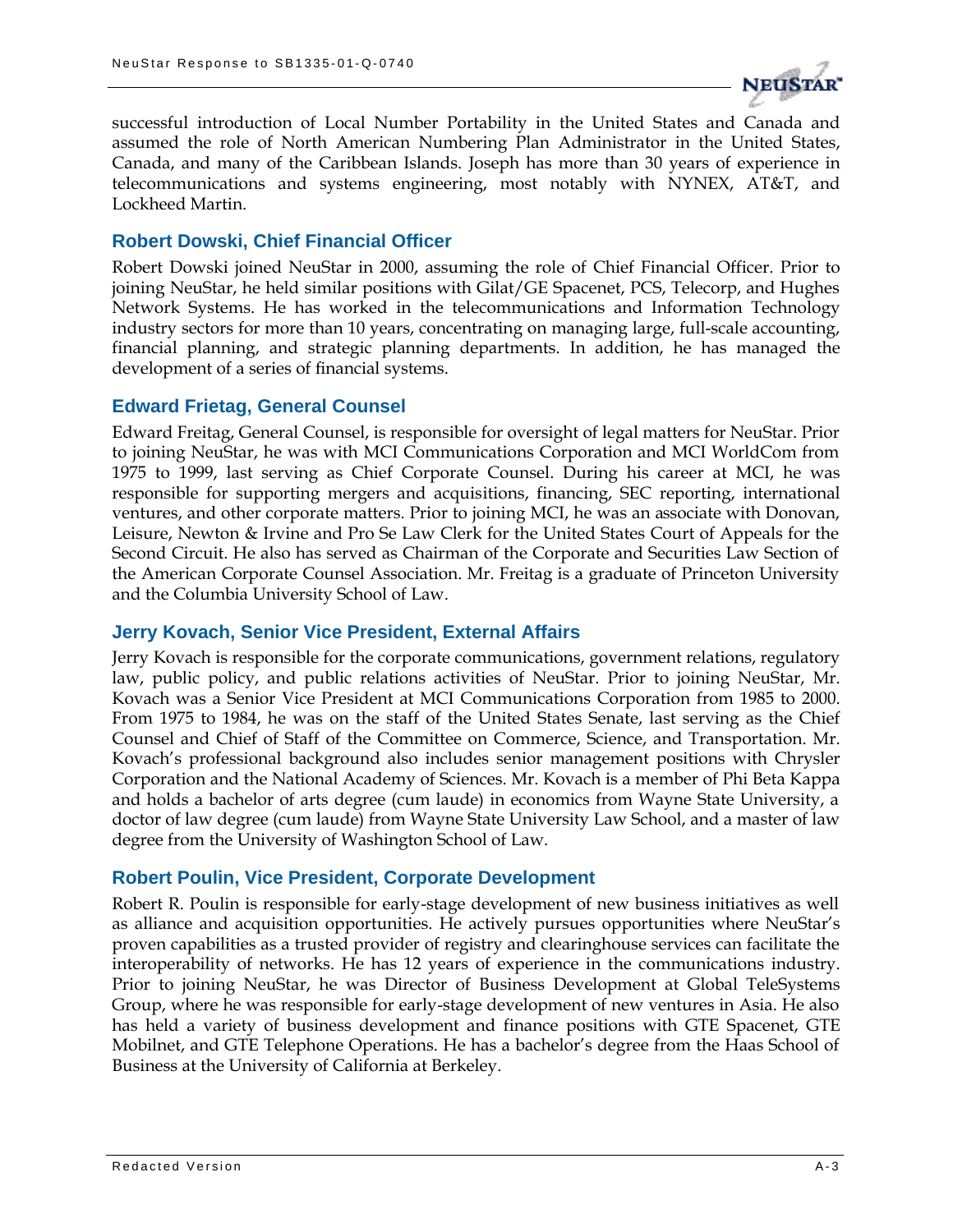

#### **Jerome Haynesworth, Vice President of Human Resources and Administration**

Jerome Haynesworth is responsible for organizational development, compensation planning, facilities management, human resources development, employee relations, and equal employment programs. Jerome manages the human resources function for the technical and nontechnical components of NeuStar, with more than 400 employees internationally. He has more than 20 years of experience in managing human resources and administration, including positions with KPMG, Hughes Aircraft Company, The Interface Group/Mass., and IBM.

#### **David H. Crocker, Senior Advisor, Consultant**

David H. Crocker has been a principal with Brandenburg InternetWorking since 1991. He has been developing internetworking technologies for 30 years, including standards for e-mail, EDI, facsimile, security, and e-commerce. He was an IETF Area Director for four years, providing oversight of DNS technical development, and he initiated public interest enhancement to BIND, the DNS reference software. During the 1980s, Mr. Crocker led TCP/IP, OSI, and network management product development efforts. Mr. Crocker's current efforts focus on the creation of Internet-based businesses built on a solid foundation of customer benefit and revenue potential.

#### **William Manning, Senior Advisor, Consultant**

Bill Manning is a contributing scientist on CenterGate's UltraDNS and serves on the research staff at USC's Information Sciences Institute. At Texas Instruments, Bill was responsible for the deployment of IP networking, initially in the semiconductor division, and then throughout the corporation. He joined Rice University to become the lead engineer for the NSFnet's SESQUINET regional network. Following the successful migration of SESQUINET and MIDnet from the NSFnet to commercial networks, Bill assumed a role in the NSF's Routing Arbiter project at NSI. Bill is active in the IETF and has been active in the DNS and Routing working groups as a participant, working group chair, and code developer. He was responsible for specifying the method for adding NSAP support to the DNS, and then he developed and implemented a plan to expand the Internet root server system to add four new nodes. Bill is also on the program committees for the North American Network Operators Group (NANOG), the Asia Pacific Regional Internet Conference on Operational Technologies (APRICOT), and the African Network Operators Group (AFNOG). He is also a member of the Advisory Council of ARIN (American Registry for Internet Numbers). Bill continues to work on enhancing DNS code to track the growth of IP networks and is currently working with the IPv6 developers and implementers by managing the IP6.INT domain, which is the functional equivalent of the inaddr.arpa zone.

#### **Implementation and Ongoing Operations Team**

NeuStar's experience in forming successful implementation teams for such services as NPAC and NANPA will be used in staffing the usTLD operation. Leveraging these skills ensures that the usTLD will be implemented on time and that effective ongoing operations will be established. The usTLD team will include the use of experienced, highly qualified, proven individuals skilled in registry operation, database development and administration, data center operation, and transition and customer service. The usTLD team members were individually selected for their respective expertise and in-depth knowledge of technical, policy, and operational requirements. Collectively, their unique qualifications and experience, when dedicated to the coordination, expansion, and enhancement of the usTLD, will ensure success.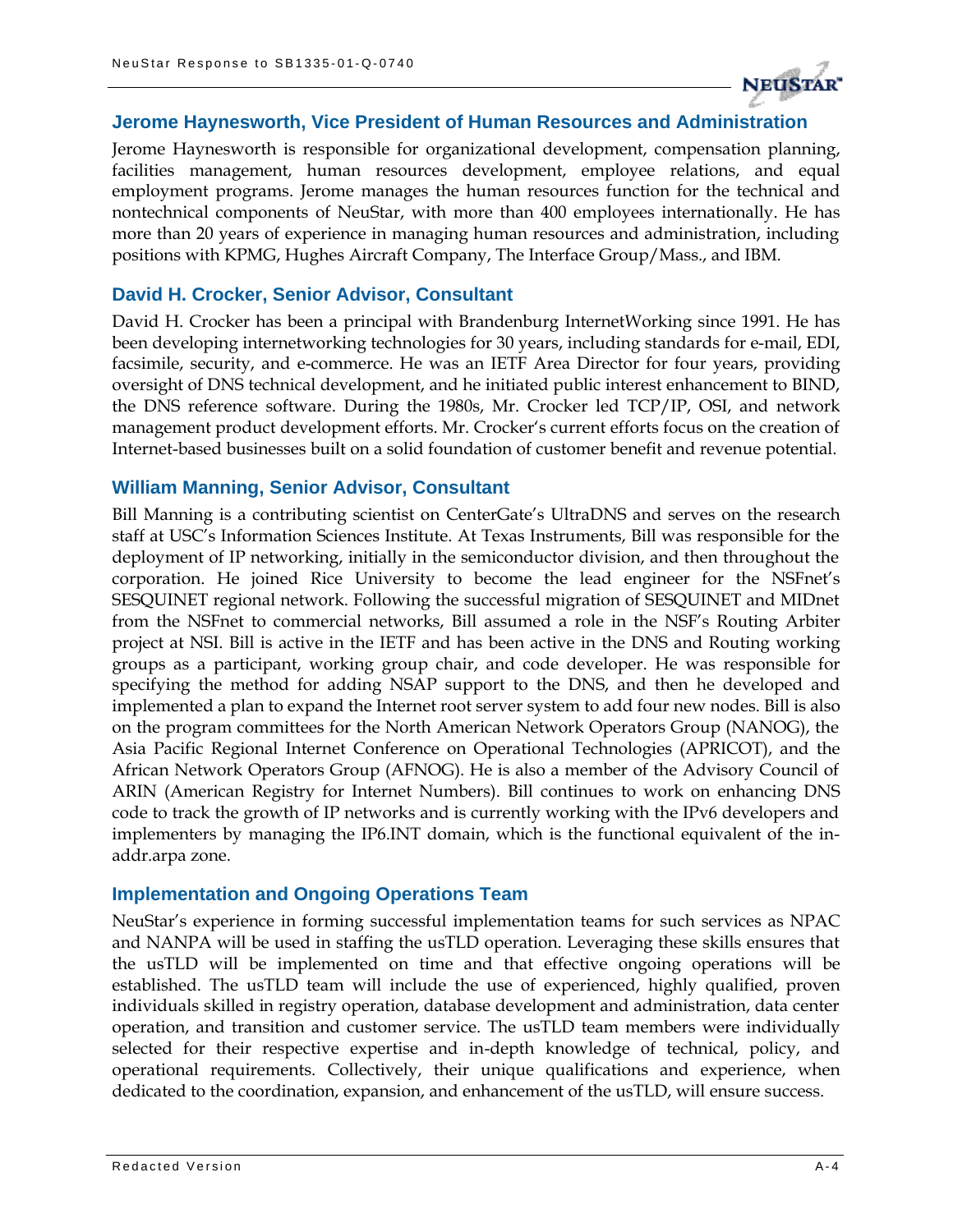

As can be seen in Exhibits A-2 and A-3, NeuStar is proposing two functional organizations—an implementation team and an ongoing operations team. NeuStar is committed to the delivery of high levels of quality service; therefore, most key team members participating in the implementation phase will eventually transition from the implementation team to full-time, ongoing usTLD operations support. However, this separation provides a distinct focus on the critical implementation phase. Our experience has proven that transitioning individuals participating in the implementation of an operation ensures an effective ongoing operation. As required, résumés for key team members (arranged in alphabetical order) can be found at the end of this section.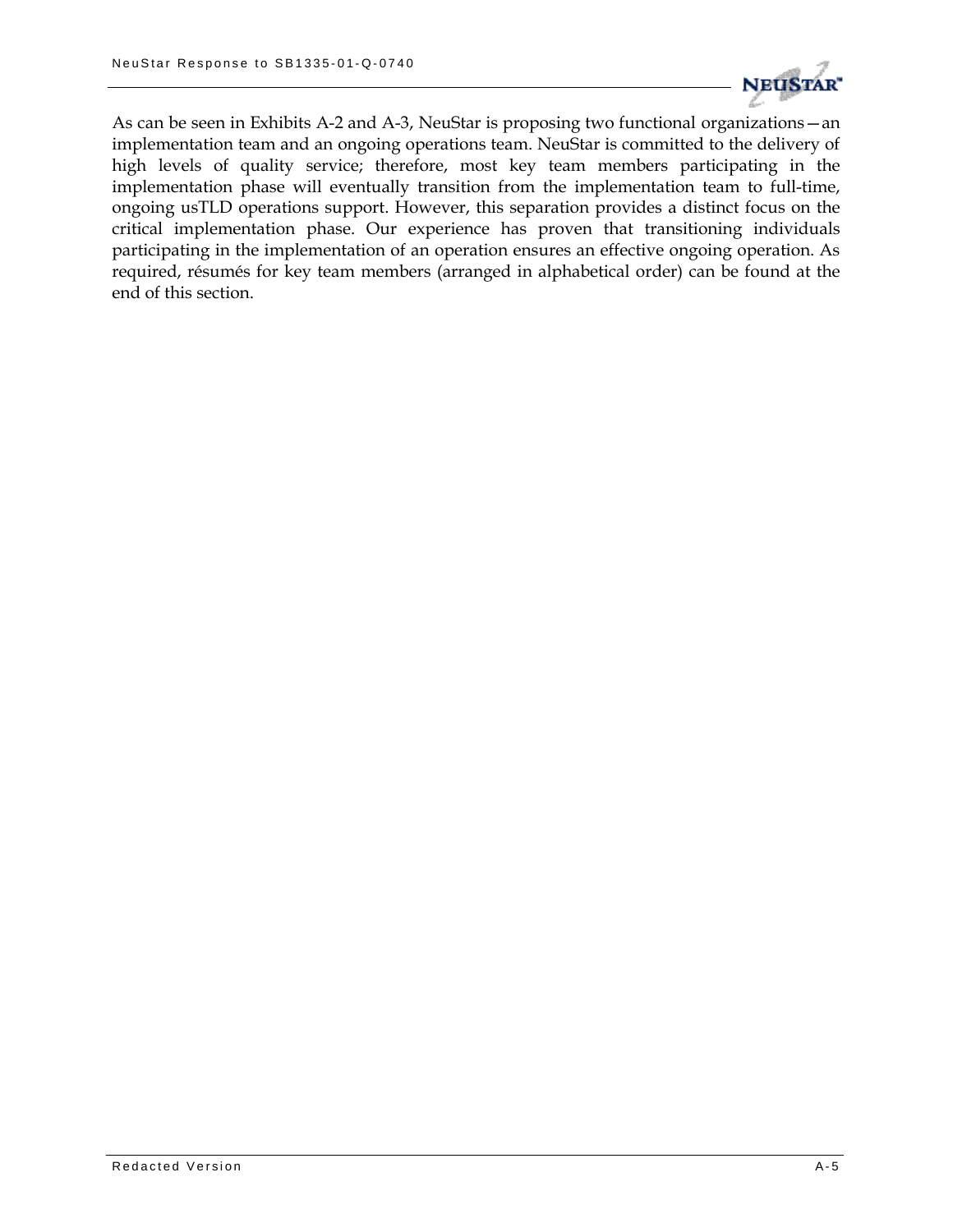

**Exhibit A-2.** NeuStar's Implementation Team is comprised of dedicated subject matter experts with a depth of experience successfully meeting program objectives.

**IT&S** 

Systems<br>Engineering\*

Sys. Admin.

Front-end GUI

Architecture

- Registrar Tool Kit Application Server - Enhanced SRS

**Database** Reporting  $-Whois$  \* Design, development, testing, and implementation

044.usTLD

- Testing/Config. Mgmt.<br>(incl. Delegated Manager DB) Software Dev. Life Cycle

Functional Reqs. Doc.

**High-level Design Design Document**  - Compliance Matrix

Test Plan

Interface Specs.

XRP

L-Centralized usTLD DB

á

Nameserver - Delegated<br>Manager

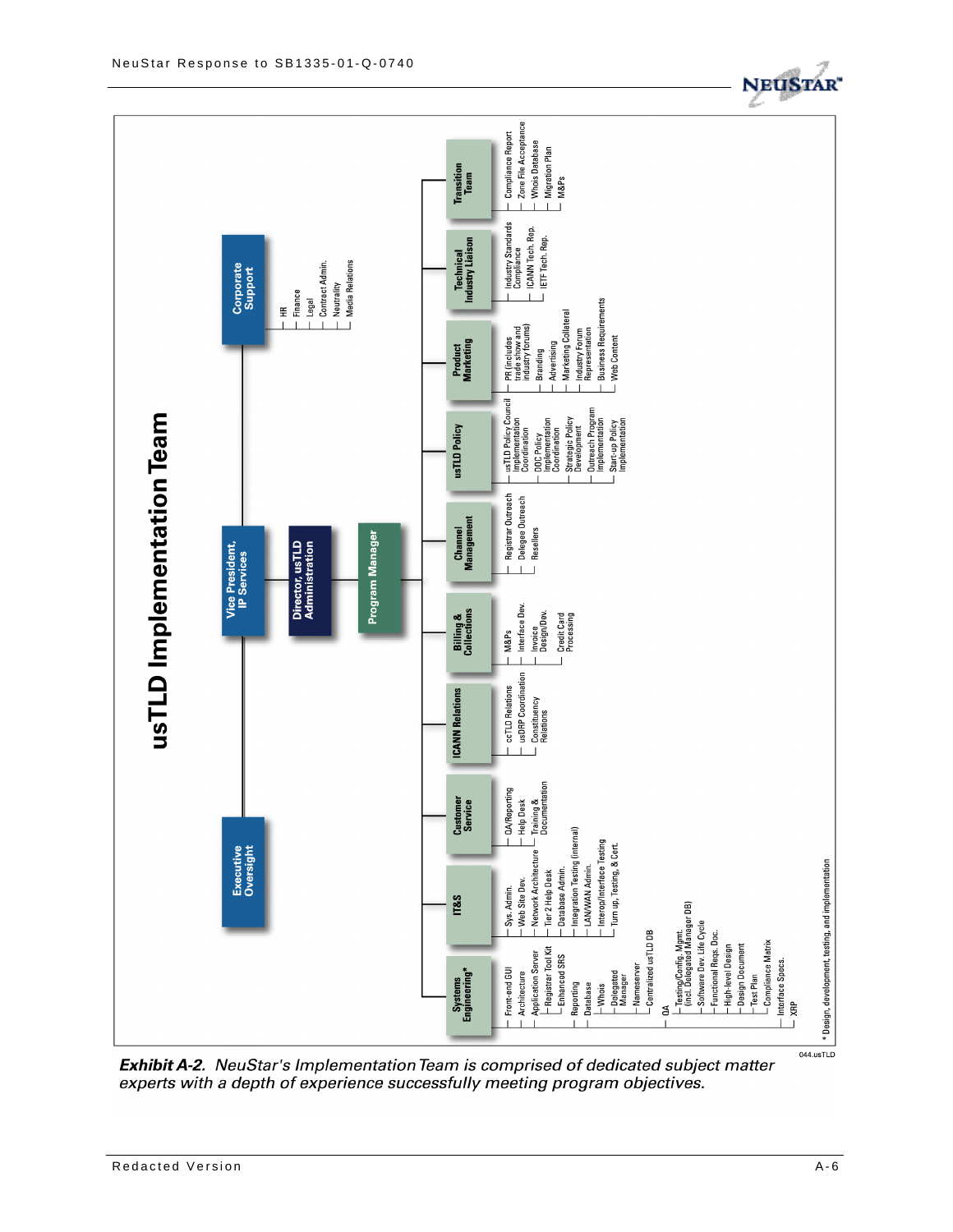

Exhibit A-3. NeuStar's usTLD Ongoing Operation Team will ensure all DOC program objectives are met.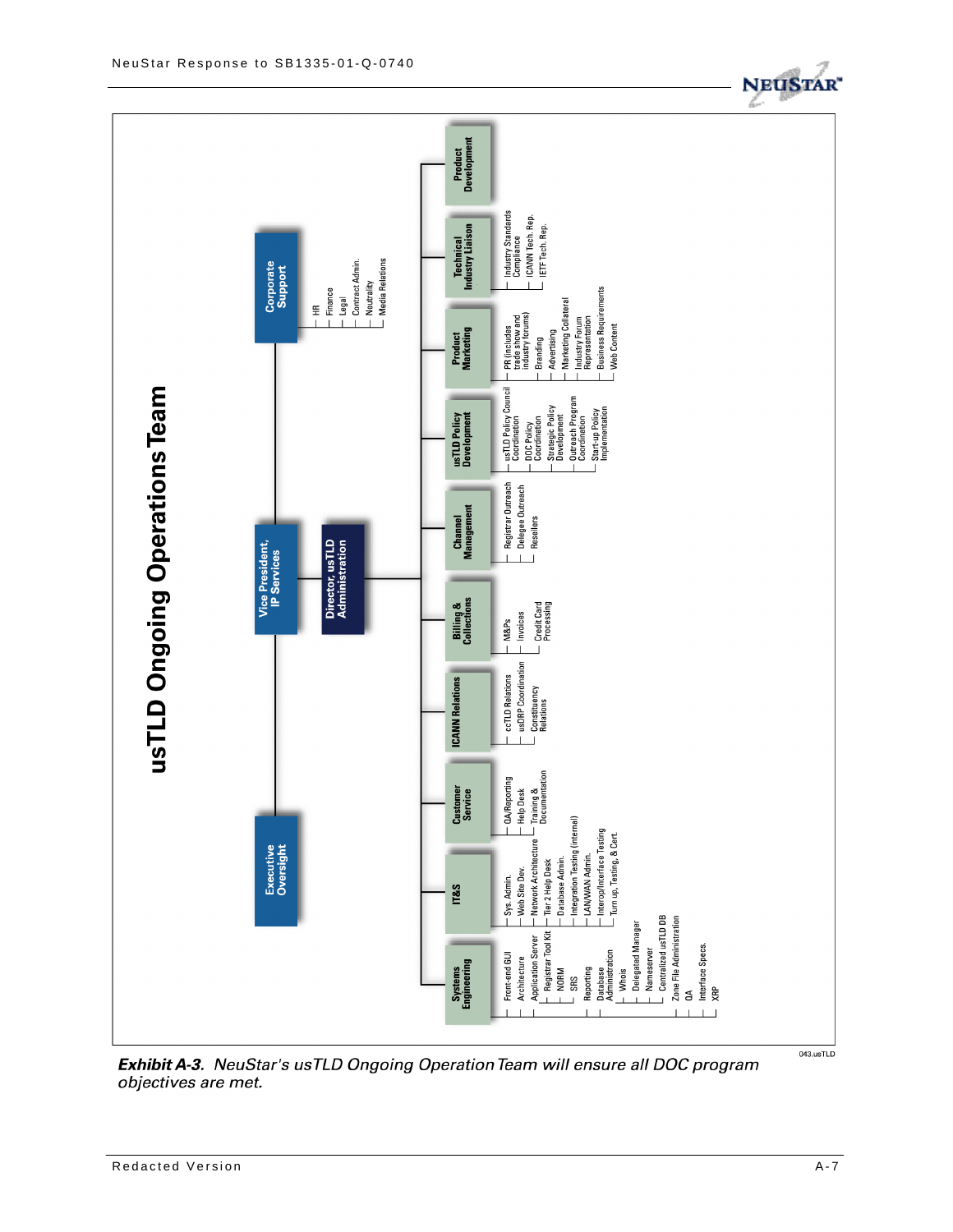

The following table contains the job titles, descriptions, and skills of key NeuStar usTLD team members.

### **usTLD Organization Roles and Responsibilities/Skills Matrix**

| <b>Title</b>                                                  | <b>Job Description</b>                                                                                                                                                                                                                                                                                                                                                                                                                                                                                                                        | <b>Skills</b>                                                                                                                                                                                                                                                                                                                              |
|---------------------------------------------------------------|-----------------------------------------------------------------------------------------------------------------------------------------------------------------------------------------------------------------------------------------------------------------------------------------------------------------------------------------------------------------------------------------------------------------------------------------------------------------------------------------------------------------------------------------------|--------------------------------------------------------------------------------------------------------------------------------------------------------------------------------------------------------------------------------------------------------------------------------------------------------------------------------------------|
| Director, usTLD                                               | Responsible for defining the usTLD product and<br>business requirements. Has ultimate responsibility for<br>day-to-day management of operations to support the<br>usTLD project and will serve as the primary point of<br>contact (POC) to the industry. Will ensure that the<br>necessary resources are made available to address any<br>deviation from expectations and will be the primary<br>decision-maker on program-related issues. Will report<br>status to the Contracting Officer at the DOC and to<br>NeuStar Senior Management.   | • Extensive industry experience<br>• Excellent verbal and written<br>communications skills<br>• Excellent organizational and time<br>management skills<br>• Problem resolution skills<br>• Excellent facilitation skills<br>• Strong decision-making skills                                                                                |
| Program Manager                                               | Has overall responsibility for the successful completion<br>of implementation, development, deployment, and<br>upgrade of the usTLD service. Will provide overall<br>leadership for the entire implementation team; determine<br>project scope; develop the project plan, milestones, and<br>risk mitigation plan; and act as the front-line contact with<br>the client representatives on project-related issues.                                                                                                                            | • Excellent customer service, decision-<br>making, and communications skills<br>• Detail-oriented, creative, and analytical<br>• Industry experience<br>• Experience with managing large,<br>complex, multi-phase technical projects<br>• Strong leadership skills                                                                         |
| Director, Systems<br>Engineering                              | Will be responsible for overall system delivery and will<br>manage the design and development processes of all<br>usTLD systems.                                                                                                                                                                                                                                                                                                                                                                                                              | • Well-developed and highly effective<br>verbal and written communications skills<br>• Demonstrated ability to manage the<br>design and development of complex<br>applications using development<br>standards<br>• Expertise in one or more technical areas<br>as well as experience in relational<br>database development and design      |
| Director,<br>Information<br>Technology and<br><b>Services</b> | Manages the technical operations group and the network<br>support group in a 24x7 real-time mission-critical<br>production environment. Supports, monitors, tests, and<br>troubleshoots hardware and software problems;<br>recommends and schedules repairs; and provides Tier 2<br>support for all LAN/WAN-based applications. Maintains<br>security and disaster recovery procedures and<br>participates in database architecture strategy<br>development, database design and engineering, and<br>reliability and performance enhancement. | • Experience in LAN operating systems<br>• Extensive knowledge of LAN<br>infrastructure setups, including hubs,<br>routers, and firewalls<br>• Strong written and communications skills<br>• Strong analytical and problem-solving<br>skills<br>• Familiar with standard concepts,<br>practices, and procedures within<br>particular field |
| Senior Manager,<br>Channel<br>Management                      | Is responsible for the registrar, delegee, and resellers<br>outreach programs. This person and his or her team are<br>responsible for channel communications for the usTLD<br>product.                                                                                                                                                                                                                                                                                                                                                        | • Experience with various Industry forums<br>• Excellent verbal and written<br>communications skills<br>• Excellent organizational and time<br>management skills<br>• Problem resolution skills<br><b>Excellent facilitation skills</b><br>• Ability to run efficient meetings<br>• Supervisory skills                                     |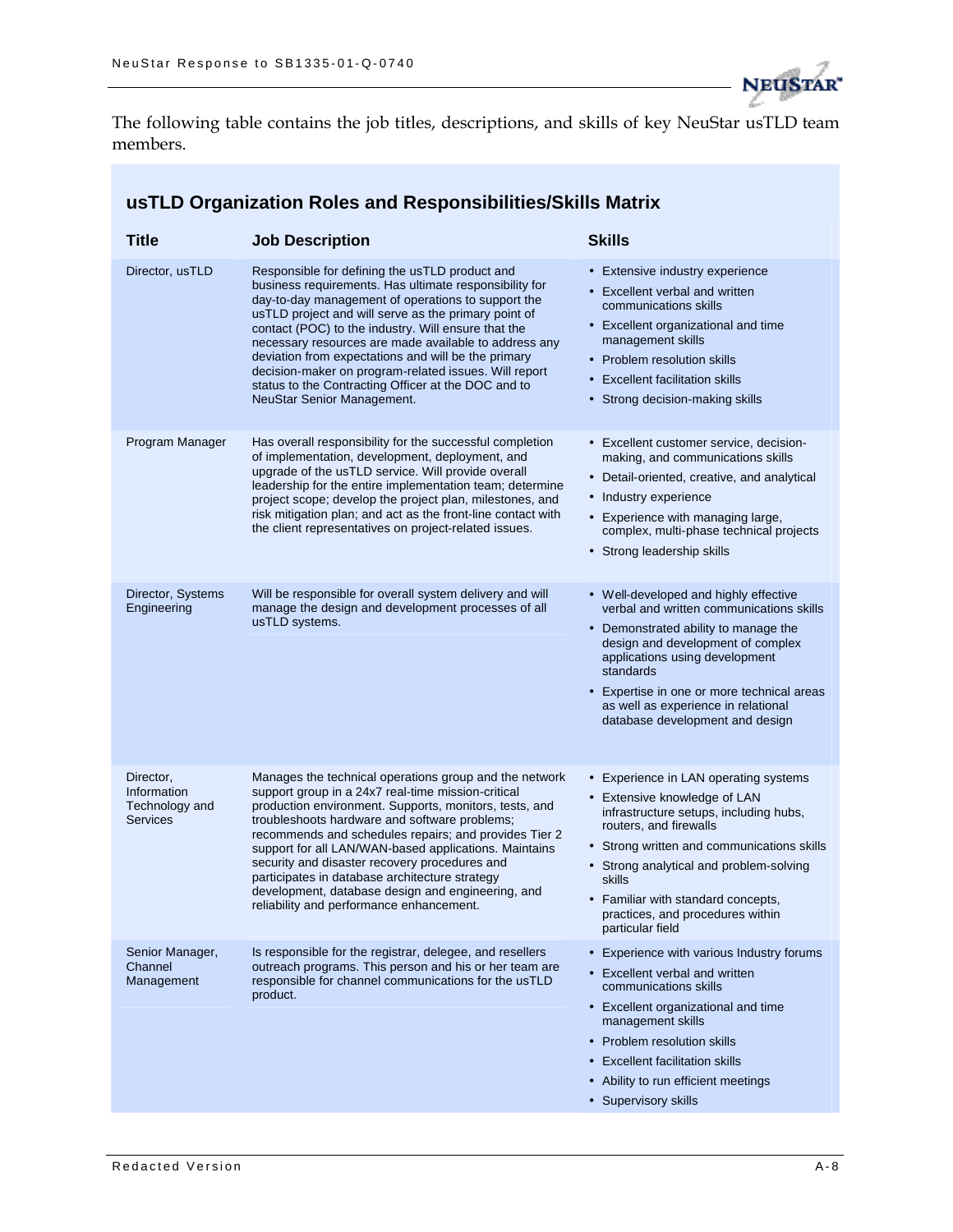

## **usTLD Organization Roles and Responsibilities/Skills Matrix**

| <b>Title</b>                                | <b>Job Description</b>                                                                                                                                                                                                                                                                                                                                                                                                                           | <b>Skills</b>                                                                                                                                                                                                                                                                                          |
|---------------------------------------------|--------------------------------------------------------------------------------------------------------------------------------------------------------------------------------------------------------------------------------------------------------------------------------------------------------------------------------------------------------------------------------------------------------------------------------------------------|--------------------------------------------------------------------------------------------------------------------------------------------------------------------------------------------------------------------------------------------------------------------------------------------------------|
|                                             |                                                                                                                                                                                                                                                                                                                                                                                                                                                  |                                                                                                                                                                                                                                                                                                        |
| Senior Manager,<br><b>Product Marketing</b> | Is responsible for the definition of enhanced services for<br>the usTLD locality-based and expanded products. Will<br>create marketing materials and review any training<br>materials or other documentation about the product. Is<br>responsible for public relations, branding, advertising,<br>and Web content look and feel and will also attend<br>industry forums.                                                                         | • Extensive Industry experience<br>• Excellent verbal and written<br>communications skills<br>• Excellent organizational and time<br>management skills<br>• Problem resolution skills<br>• Excellent facilitation skills                                                                               |
| Senior Manager,<br><b>Customer Service</b>  | Is responsible for all day-to-day usTLD service<br>operations. Hires and supervises the Help Desk, Quality<br>Assurance group, and the Training and Documentation<br>group. Ensures that the staff have the adequate tools<br>and facilities to properly perform their functions and<br>develops and implements escalation procedures.                                                                                                           | • Extensive Industry experience<br>• Extensive data center operations<br>experience<br>• Excellent verbal and written<br>communications skills<br>• Excellent organizational and time<br>management skills<br>• Problem resolution skills<br>• Excellent facilitation skills                           |
| <b>Quality Assurance</b><br>Group           | Evaluates our conformance to the standards mandated<br>by industry guidelines. Performs operational and<br>business audit reviews, evaluates results, and makes<br>recommendations for the improvement of internal<br>operational and management control systems and<br>performance. Will send out surveys to the usTLD user<br>base, soliciting comments about our service and<br>incorporating their suggestions for improving the<br>process. | • Internal business auditing or related<br>experience<br>• Experience with commonly used auditing<br>concepts and practices<br>• Strong analytical and problem-solving<br>skills<br>• Strong written and verbal<br>communications skills                                                               |
| <b>Help Desk Group</b>                      | Plays a critical role in the implementation of usTLD,<br>working closely with the industry to establish policies,<br>procedures, and processes that facilitate usTLD<br>operations. Ongoing activities will include resolution of<br>all user problems and inquiries associated with usTLD.                                                                                                                                                      | • Excellent customer service, decision-<br>making, and communications skills<br>• Detail-oriented, creative, and analytical<br>• Industry experience<br>• Experience with troubleshooting<br>computer hardware and software                                                                            |
| <b>Transition Team</b>                      | Is responsible for managing the transition from the<br>current administrator to NeuStar, which includes working<br>closely with the delegees to understand and improve the<br>existing locality-based space.                                                                                                                                                                                                                                     | Excellent customer service, decision-<br>making, and communications skills<br>• Detail-oriented, creative, and analytical<br>• Industry experience<br>• Strong written and verbal<br>communications skills.                                                                                            |
| <b>Technical Industry</b><br>Liaison        | Is NeuStar's technical representative with the ICANN,<br>IETF, and other industry standards bodies. Is<br>responsible for ensuring that NeuStar is compliant with<br>all industry standards and provides technical direction to<br>the Systems Engineering organization.                                                                                                                                                                         | • Well-developed and highly effective<br>spoken and written communications skills<br>• Understands the usTLD space, both<br>technically and operationally<br>• Expertise in ccTLD technology and<br>standards.<br>• Detail-oriented, creative, and analytical<br>• Registry administration experience. |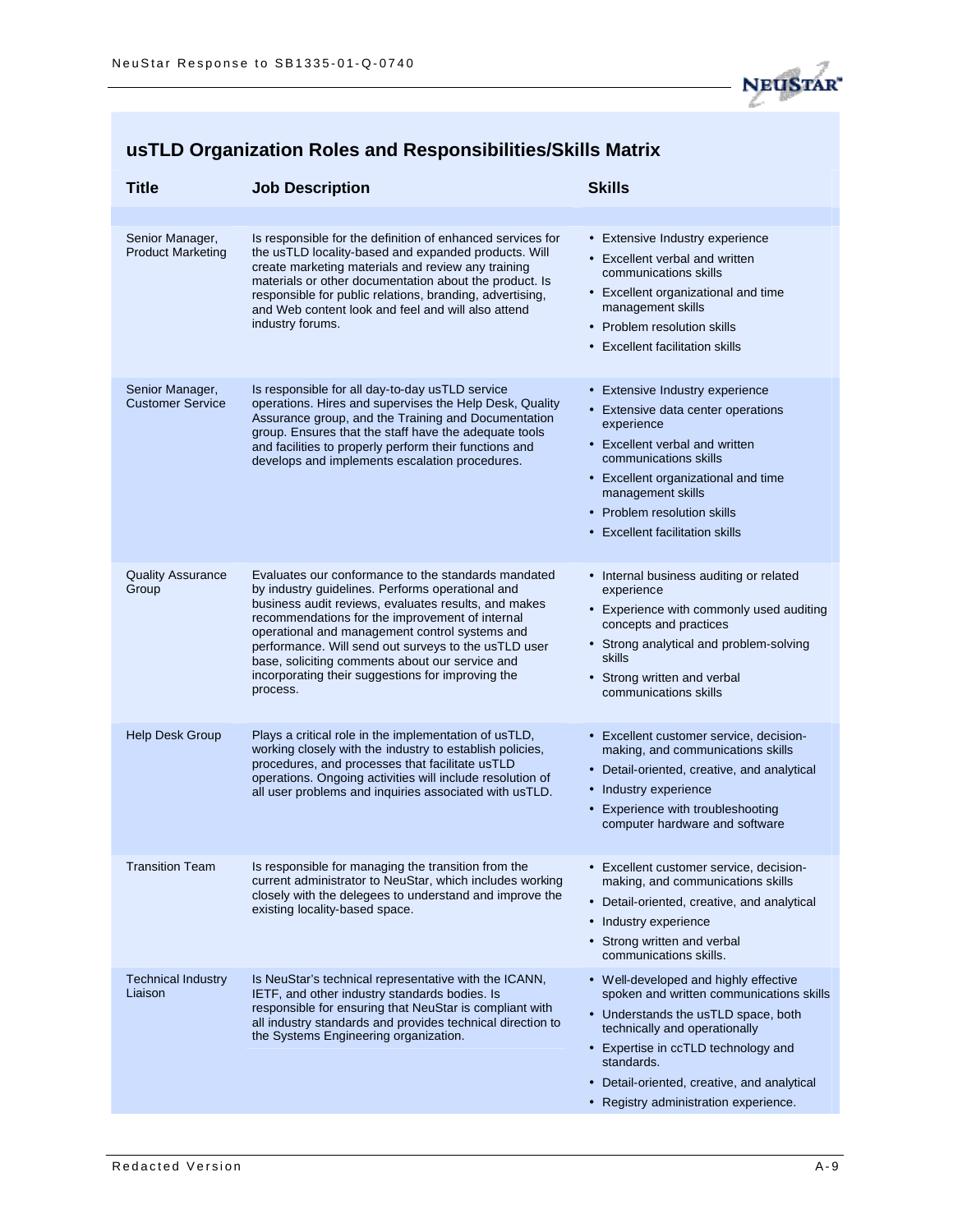

| <b>Title</b>                                 | <b>Job Description</b>                                                                                                                                                                                                                                                                                                                                                                                                                            | <b>Skills</b>                                                                                                                                                                                                                   |
|----------------------------------------------|---------------------------------------------------------------------------------------------------------------------------------------------------------------------------------------------------------------------------------------------------------------------------------------------------------------------------------------------------------------------------------------------------------------------------------------------------|---------------------------------------------------------------------------------------------------------------------------------------------------------------------------------------------------------------------------------|
|                                              |                                                                                                                                                                                                                                                                                                                                                                                                                                                   |                                                                                                                                                                                                                                 |
| HR/Administration                            | Responsible for Human Resources including recruiting<br>and hiring staff. Responsible for facilities management.<br>Responsible for ensuring program is meeting financial<br>budget, defining AP, AR, and credit processes. Also is<br>responsible for neutrality supervision and for ensuring<br>that all program activities meet neutrality requirements.                                                                                       | • Excellent customer service, decision-<br>making, and communications skills<br>• Detail-oriented, creative, and analytical<br>Industry experience<br>$\bullet$<br>• Strong written and verbal<br>communications skills.        |
| Legal, Policy, and<br><b>ICANN Relations</b> | Responsible for usTLD contract negotiation and<br>management. Also responsible for registrar, delegated<br>manager, and delegee contracts. Responsible for US<br>Nexus requirements, locality-based usTLD policy<br>enforcement, domain name dispute resolution<br>procedure/policy, Sunrise and Land Rush Policy, ICANN<br>Policy, Government Advisory Committee Principles,<br>Registrar Agreement Development, and Policy<br>compliance audit. | • Extensive experience in ccTLD and<br><b>ICANN</b> policy<br><b>Excellent negotiation skills</b><br>$\bullet$<br>Excellent contract management skills<br>$\bullet$<br>• Excellent decision-making and<br>communication skills. |
| <b>Billing and</b><br>Collections            | Responsible for defining Billing and Collections interface<br>requirements, invoice design and development, methods<br>and procedures, and credit card processing.                                                                                                                                                                                                                                                                                | • Extensive experience in registry billing<br>and collections<br>• Excellent customer service skills<br>• Excellent decision-making and<br>communications skills                                                                |

#### **usTLD Organization Roles and Responsibilities/Skills Matrix**

#### **Staffing Approach**

NeuStar's philosophy is that the company achieves its business goals through its people. We promote the philosophy among our employees that they are individually and collectively critical to the company's success and share in its rewards. A sense of ownership is encouraged among employees—ownership of their own work as well as responsibility for the overall performance of the company. NeuStar consistently maximizes its business goals by hiring staff who are highly productive and of high caliber, ensuring the highest levels of service.

Staffing allocations may need to be adjusted as demand for service increases. Adjustments may include the staff size or refinements to required technical skills. The mechanisms for such reviews and procedures will be consistent with NeuStar's policies. In addition, NeuStar can and will draw upon a reserve of managerial and technical skills within the corporation. Cross training is used in all positions to promote job interest and esprit de corps.